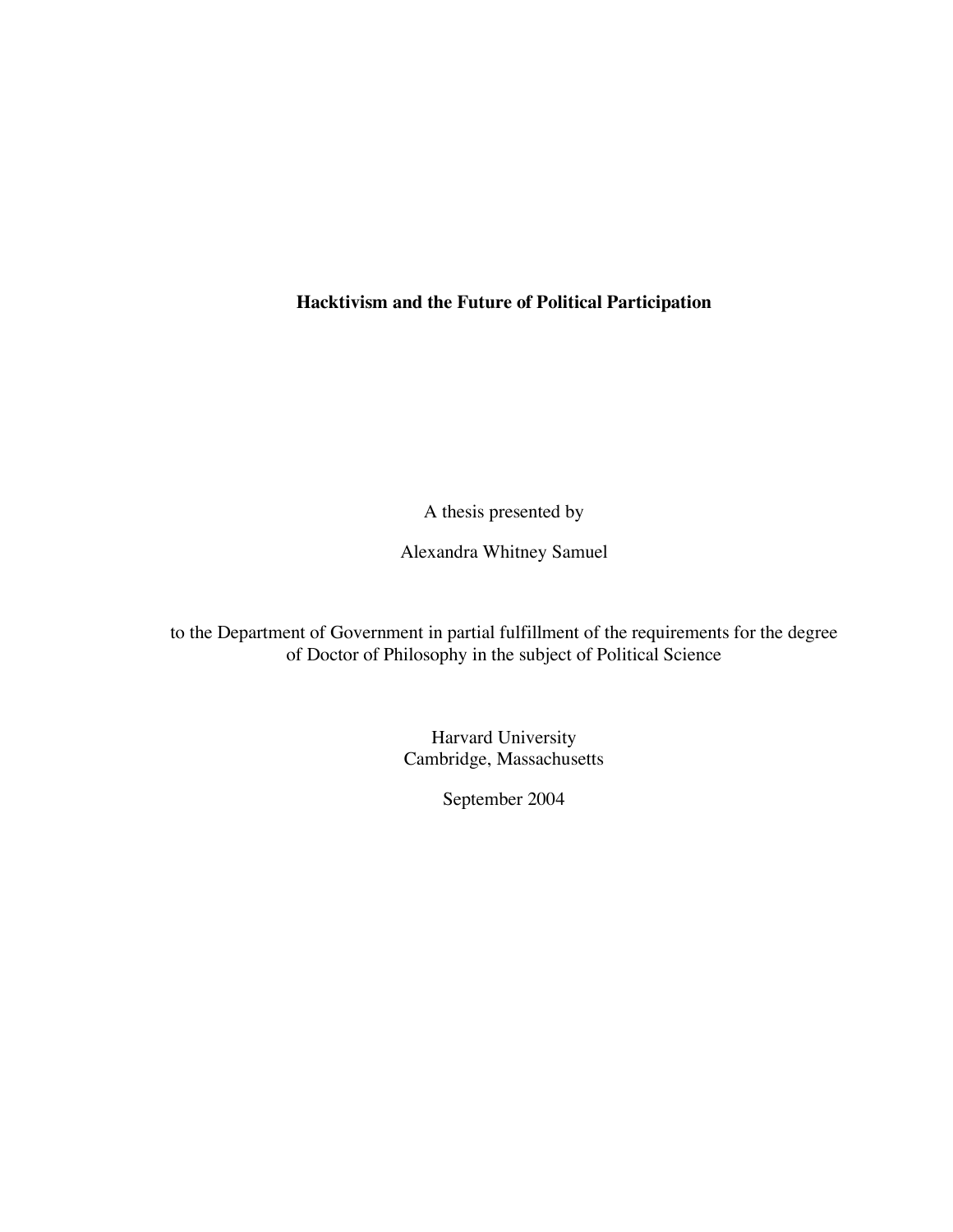© 2004, Alexandra Whitney Samuel

All rights reserved.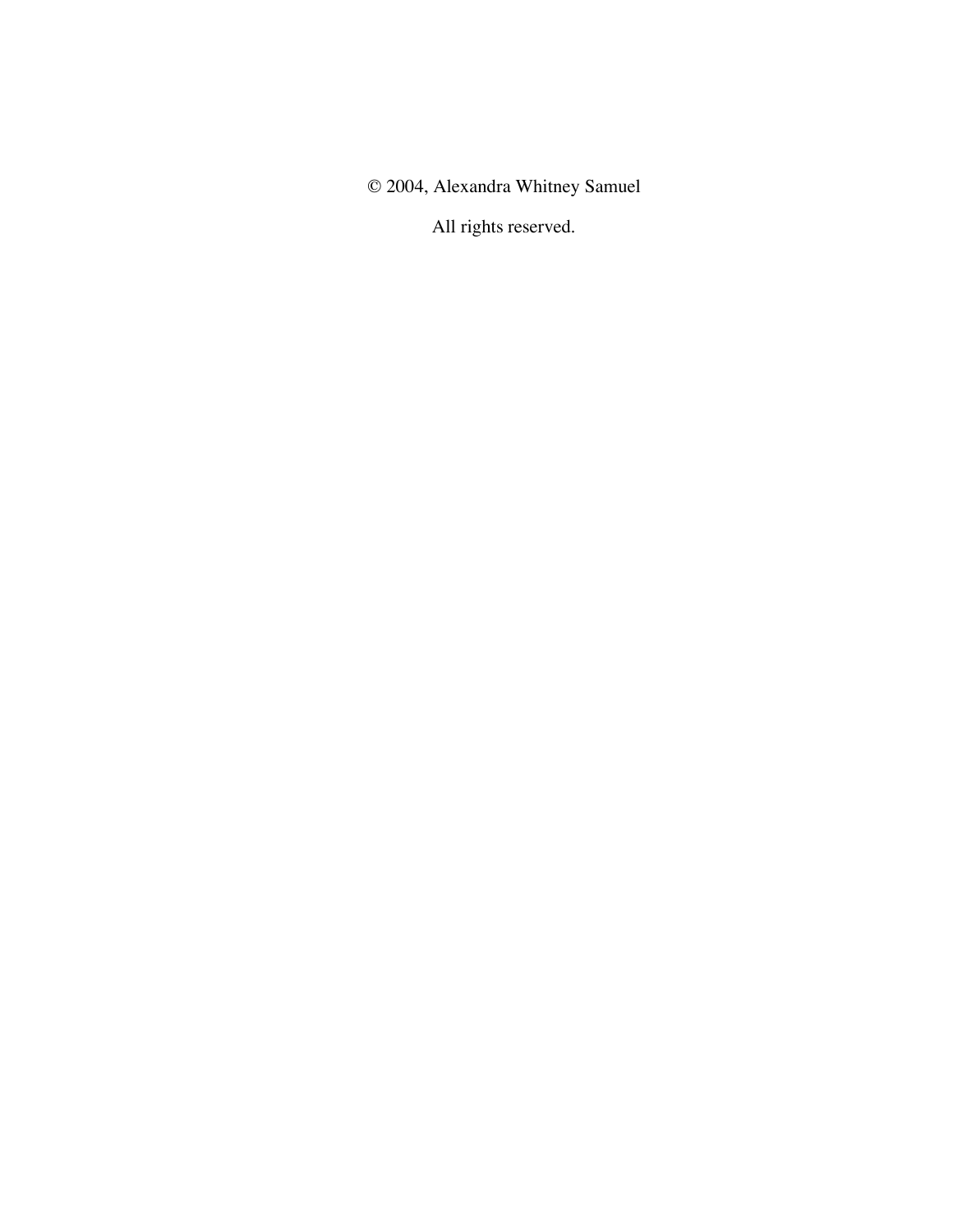#### **Hacktivism and the Future of Political Participation**

#### **Thesis Advisor: Prof. Sidney Verba Alexandra Samuel**

### **Abstract**

This dissertation looks at the phenomenon of hacktivism: the marriage of political activism and computer hacking. It defines hacktivism as the nonviolent use of illegal or legally ambiguous digital tools in pursuit of political ends. These tools include web site defacements, redirects, denial-of-service attacks, information theft, web site parodies, virtual sit-ins, virtual sabotage, and software development.

The dissertation uses data from fifty-one interviews in conjunction with additional primary and secondary source material. This data is used to construct a taxonomy of hacktivism, and to apply the taxonomy to three core issues in political participation.

Chapter 2 presents a taxonomy of hacktivism defined by variation in hacktivist origins (in the hacker-programmer or artist-activist worlds) and orientations (transgressive or outlaw). The dissertation identifies three distinct types of hacktivism: political cracking, which consists of illegal actions like web site defacements and redirects; performative hacktivism, which consists of legally nebulous actions like virtual sit-ins and web site parodies; and political coding, which consists of political software development.

The taxonomy illuminates several key questions in political participation, each examined in a different chapter. Chapter 3 focuses on the role of identity incentives in shaping political participation, and finds a strong correlation between hacktivist origins and the type of hacktivism engaged in. Chapter 4 looks at political coders' strategy of

> Alexandra Samuel Hacktivism and the Future of Political Participation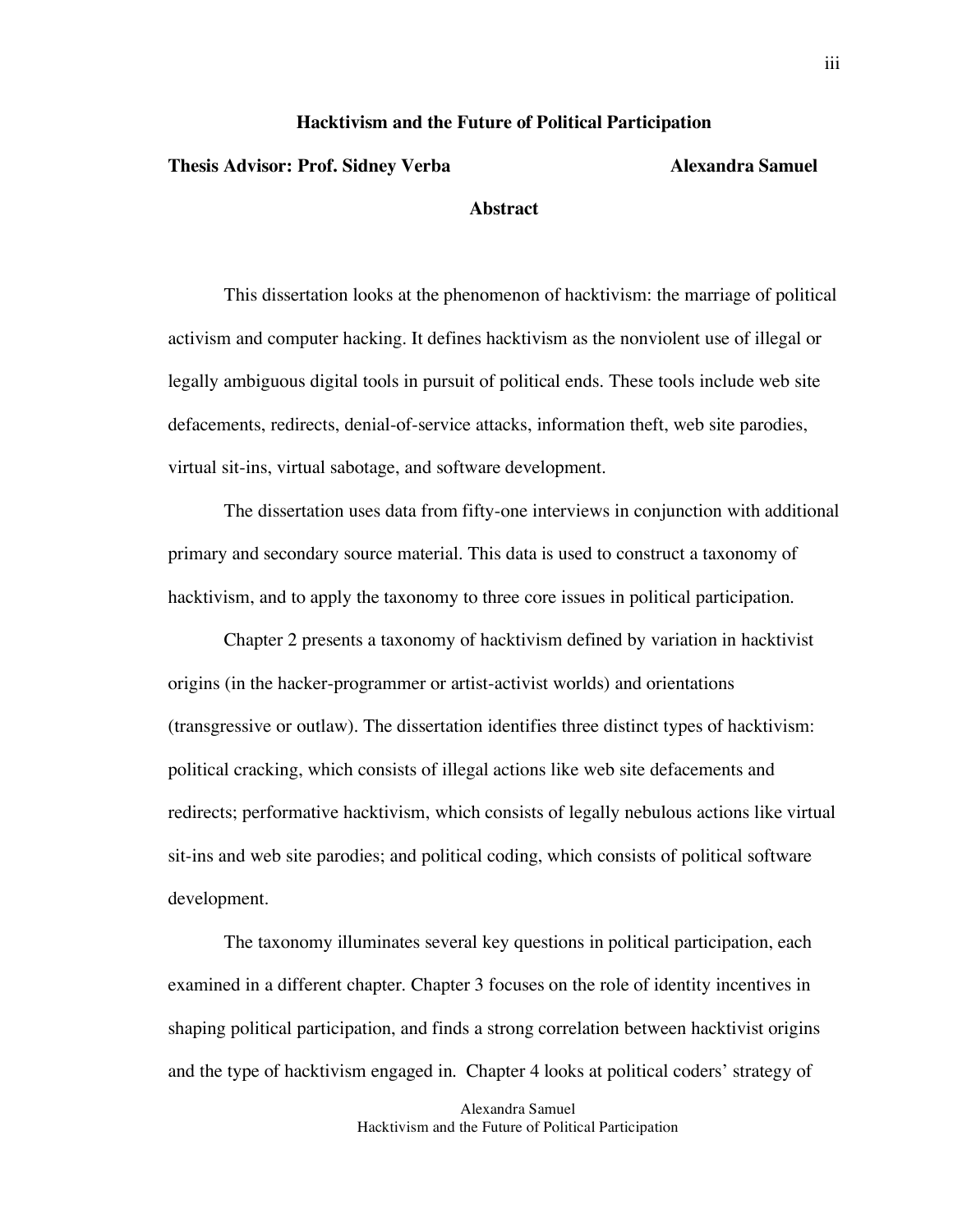policy circumvention, which focuses on nullifying rather than changing a targeted law or policy. The success of this strategy depends on political entrepreneurs, low costs of failure, and high political costs of repression. Chapter 5 examines deliberative democrats' suggestion that the Internet may constitute a new public sphere, friendly to democratic discourse. It suggests that variation in how hacktivists handle speech rights and anonymity challenges proceduralist visions of deliberative democracy.

After reflecting on the themes that unite the dissertation, the conclusion reflects on how the post 9/11 political climate has heightened the pressure to erroneously treat hacktivism as cyberterrorism. The author hopes that the rising fortunes of political coding, which is increasingly legitimated by both governments and businesses, will ensure a continued space for hacktivism within the repertoire of political contention.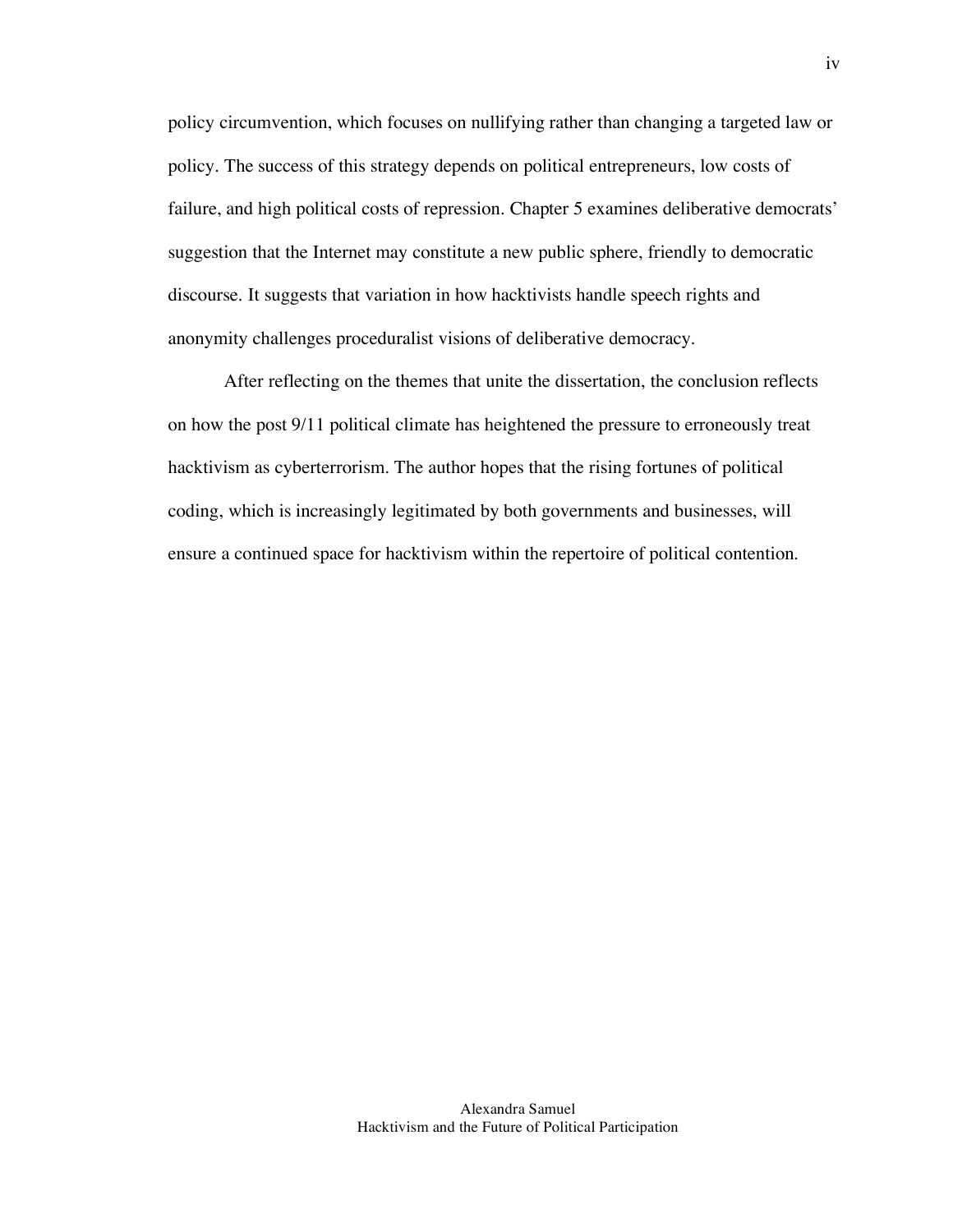#### **Acknowledgements**

I owe a tremendous debt of gratitude to the many people who made this dissertation possible. The list begins with my very patient and supportive committee, chaired by Prof. Sidney Verba of Harvard University, and including Prof. Torben Iversen (also of Harvard) and Prof. Richard Johnston of the University of British Columbia. All three of them embraced my somewhat unusual topic with remarkable enthusiasm, and helped me shape it into a research project that could speak to political science scholars as well as Internet researchers.

For his great persistence and generous comments I must also thank Prof. Peter Hall of Harvard University, whose early guidance helped me find my way to a feasible area for research. Prof. Peter Shane of Carnegie Mellon University helped shape the paper on hacktivism and deliberation that became the basis for Chapter 5 of the dissertation, and was an extremely helpful and patient editor in the course of preparing that research for publication. Prof. Chip Hauss of George Mason University helped me to find an approach to hacktivism that speaks to the larger community of citizen engagement scholarship, and offered comments on the various pieces of the dissertation that made their way into our joint research. Anthony Williams, now of the London School of Economics, was the first person to introduce me to hacktivism during our collaboration on the *Governance in the Digital Economy* research program.

Institutional support for the dissertation was provided by the National Science Foundation, whose graduate research fellowship supported my early research into the Internet and politics. The German Academic Exchange Service (DAAD) provided

> Alexandra Samuel Hacktivism and the Future of Political Participation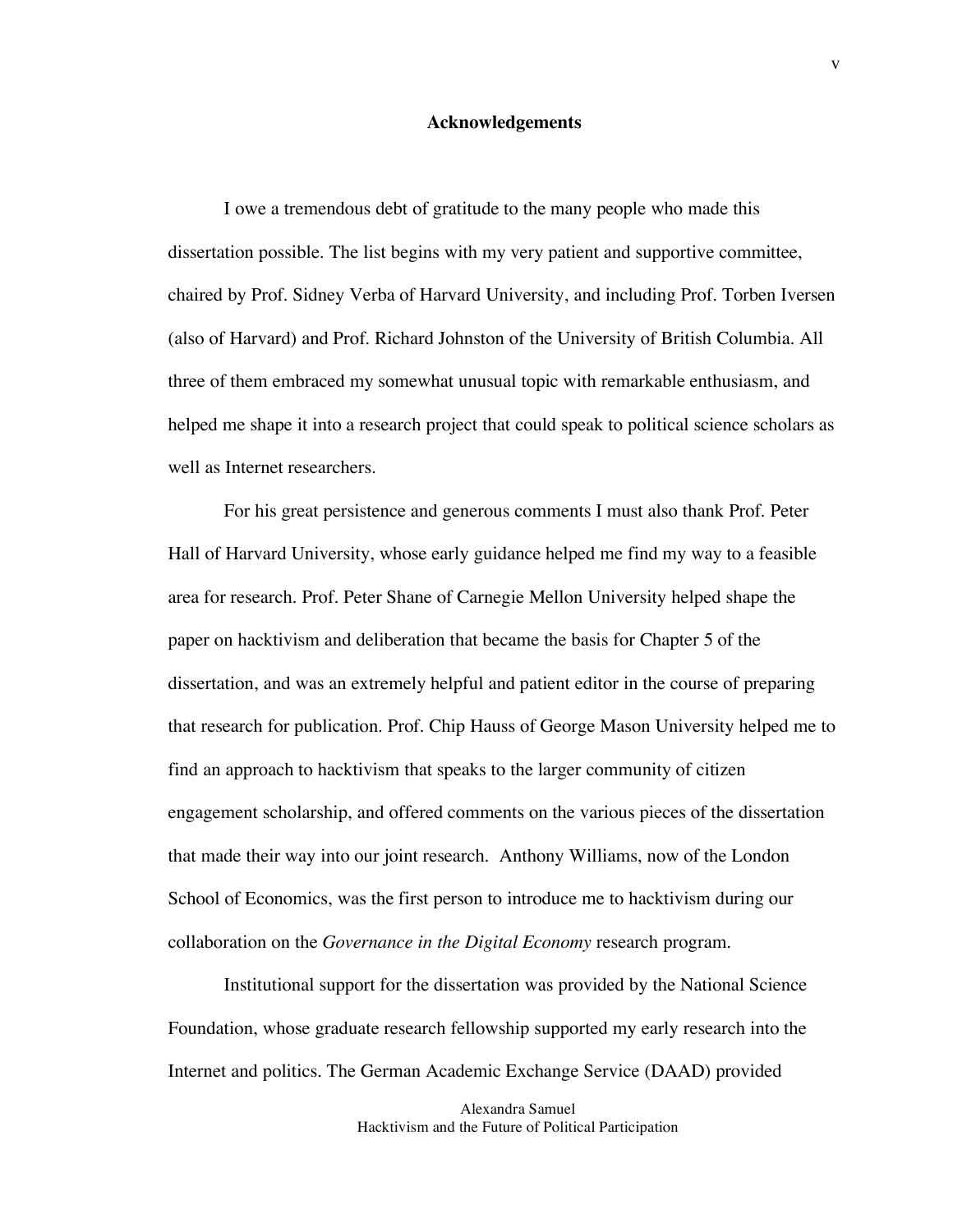funding for my field research in Germany and the Netherlands, and Harvard's Center for European Studies provided earlier support for the language training that made this research possible. The Political Science Department at the University of British Columbia offered me an institutional home while I completed my dissertation on the opposite side of the continent from the department at Harvard, and provided a terrific opportunity for me to develop my work on Internet politics as a lecturer in its department.

For their longstanding personal support of this project I must thank two people in particular: my husband, Rob Cottingham, and my mother, Deborah Hobson. Both of them extended themselves on every personal and financial front so that I could complete the dissertation, and both of them provided very practical support for its completion through their assistance with proofreading and (in Rob's case) web development.

Finally and perhaps above all, I must thank the more than fifty men and women who very generously agreed to be interviewed for this dissertation. Their cooperation not only made the dissertation possible, but also made it hugely enjoyable, since my interactions with this group were the highlight of the entire dissertation process. The people who fall into the varied universe that I term "hacktivism" are an exceptionally intelligent, engaging, and dedicated bunch. It was a privilege to meet, IRC or correspond with each of them, and I only hope that my dissertation can in some way capture their remarkable contribution to politics in the digital age.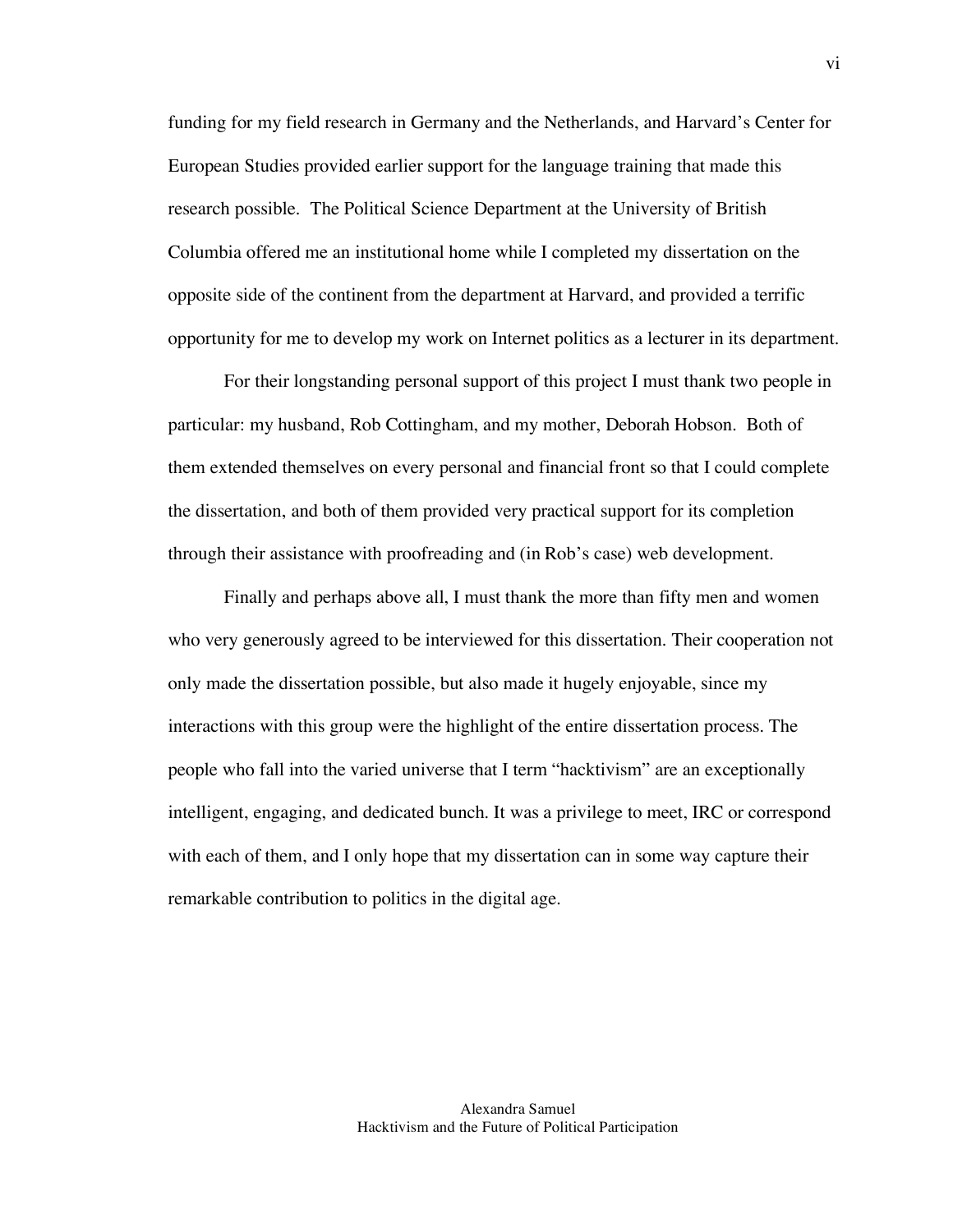## **Table of Contents**

| The world of hacker-programmers: a very brief history of hacking39               |  |
|----------------------------------------------------------------------------------|--|
| The world of artist-activists: an introduction to the postmodern left44          |  |
|                                                                                  |  |
|                                                                                  |  |
|                                                                                  |  |
|                                                                                  |  |
| Transgressive hacktivism: the commonalities of political coders and performative |  |
|                                                                                  |  |
|                                                                                  |  |
|                                                                                  |  |
|                                                                                  |  |
|                                                                                  |  |
|                                                                                  |  |
| Revising the model of selective incentives: incorporating identity115            |  |
|                                                                                  |  |
|                                                                                  |  |
|                                                                                  |  |
|                                                                                  |  |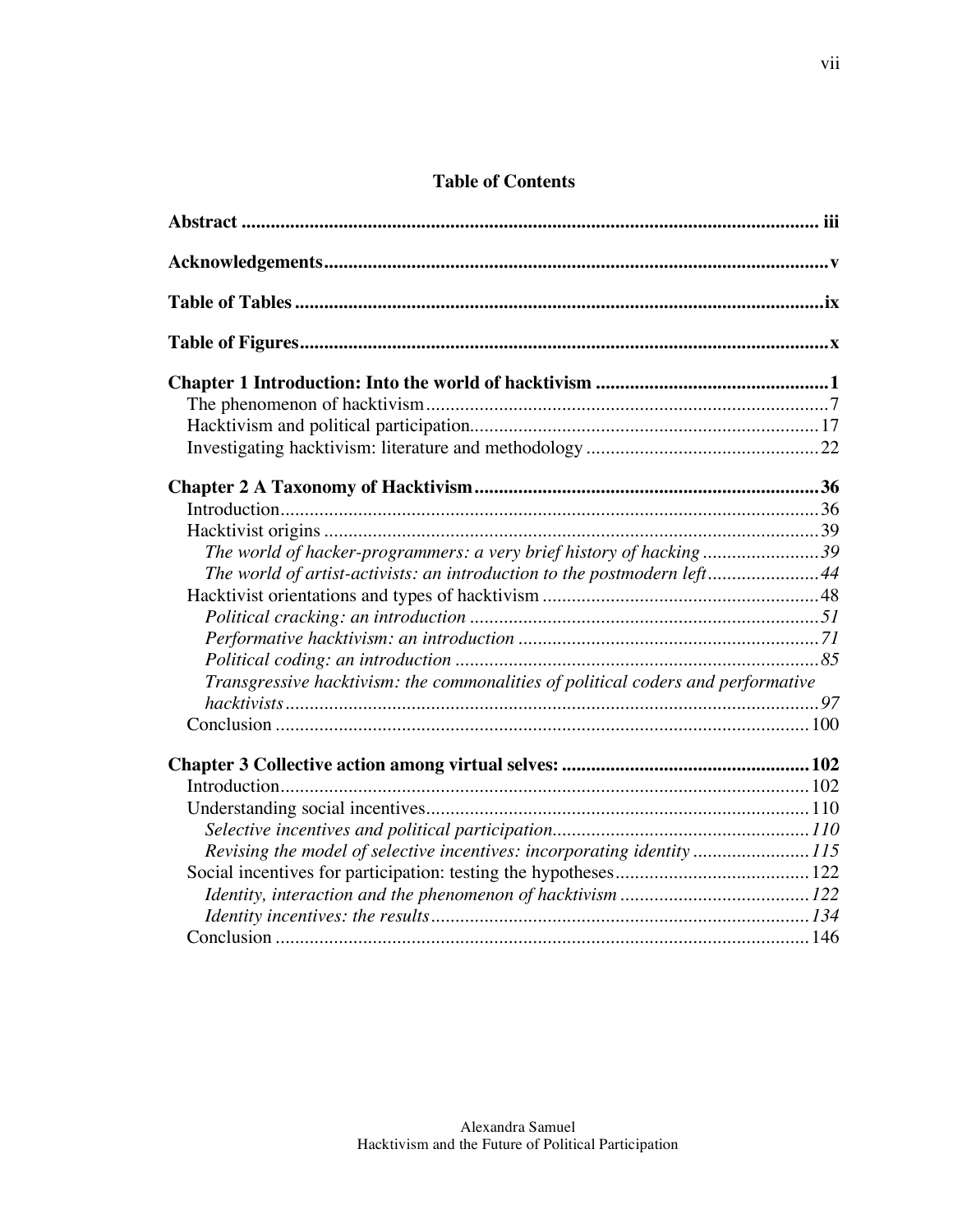| <b>Chapter 4 Hacktivism and State Autonomy: The Transnational Politics of Policy</b> |  |
|--------------------------------------------------------------------------------------|--|
|                                                                                      |  |
|                                                                                      |  |
|                                                                                      |  |
|                                                                                      |  |
|                                                                                      |  |
|                                                                                      |  |
|                                                                                      |  |
|                                                                                      |  |
|                                                                                      |  |
|                                                                                      |  |
|                                                                                      |  |
| Introduction                                                                         |  |
|                                                                                      |  |
|                                                                                      |  |
|                                                                                      |  |
|                                                                                      |  |
|                                                                                      |  |
|                                                                                      |  |
|                                                                                      |  |
|                                                                                      |  |
|                                                                                      |  |
|                                                                                      |  |
|                                                                                      |  |
|                                                                                      |  |
|                                                                                      |  |
|                                                                                      |  |
|                                                                                      |  |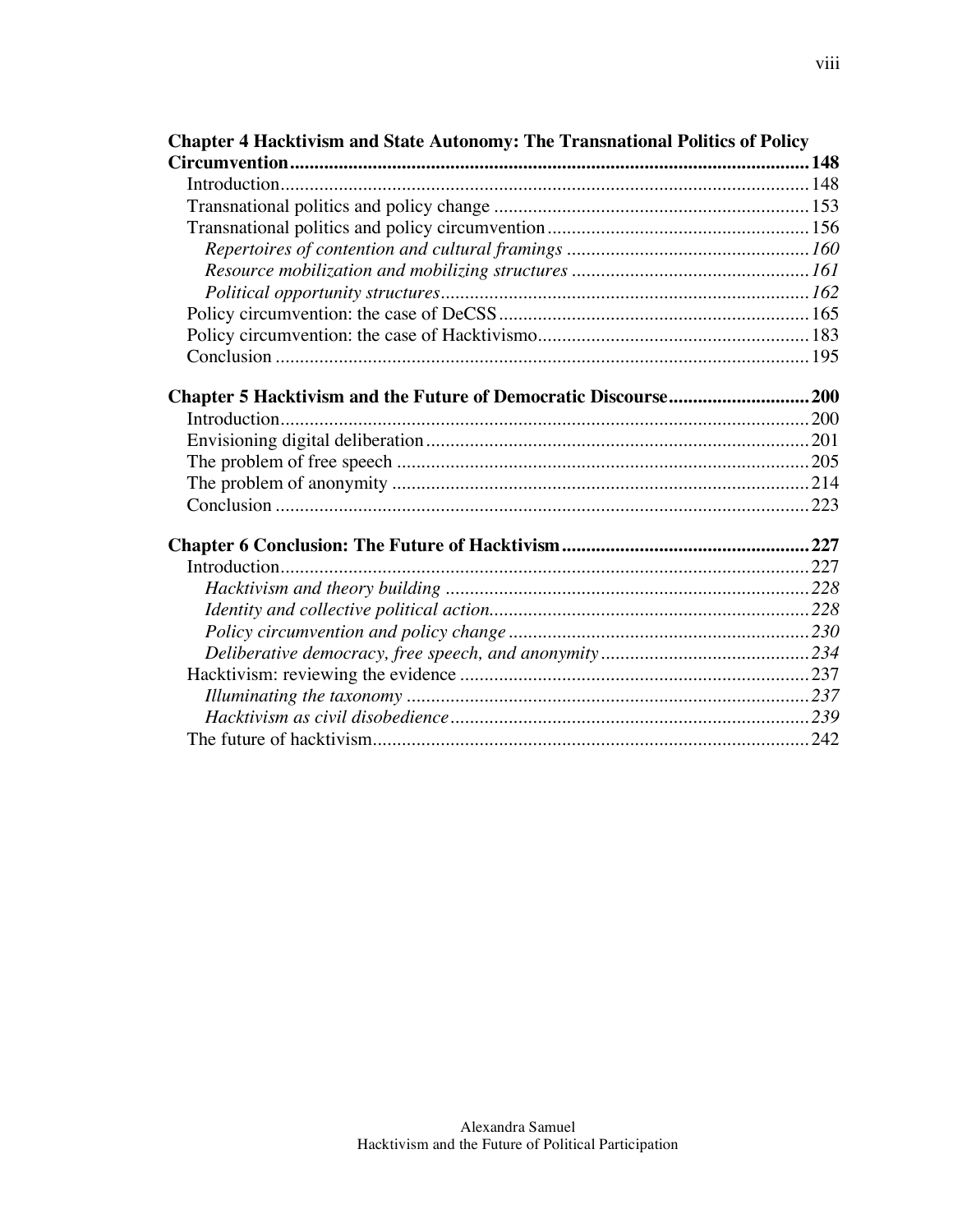## **Table of Tables**

| Table 5. Types of hacktivism by hacktivist origins and orientation 36            |  |
|----------------------------------------------------------------------------------|--|
| Table 6. Characteristics of hacktivist orientations (transgressive vs. outlaw)37 |  |
|                                                                                  |  |
|                                                                                  |  |
| Table 9. Relationship between background and type of hacktivism 136              |  |
|                                                                                  |  |